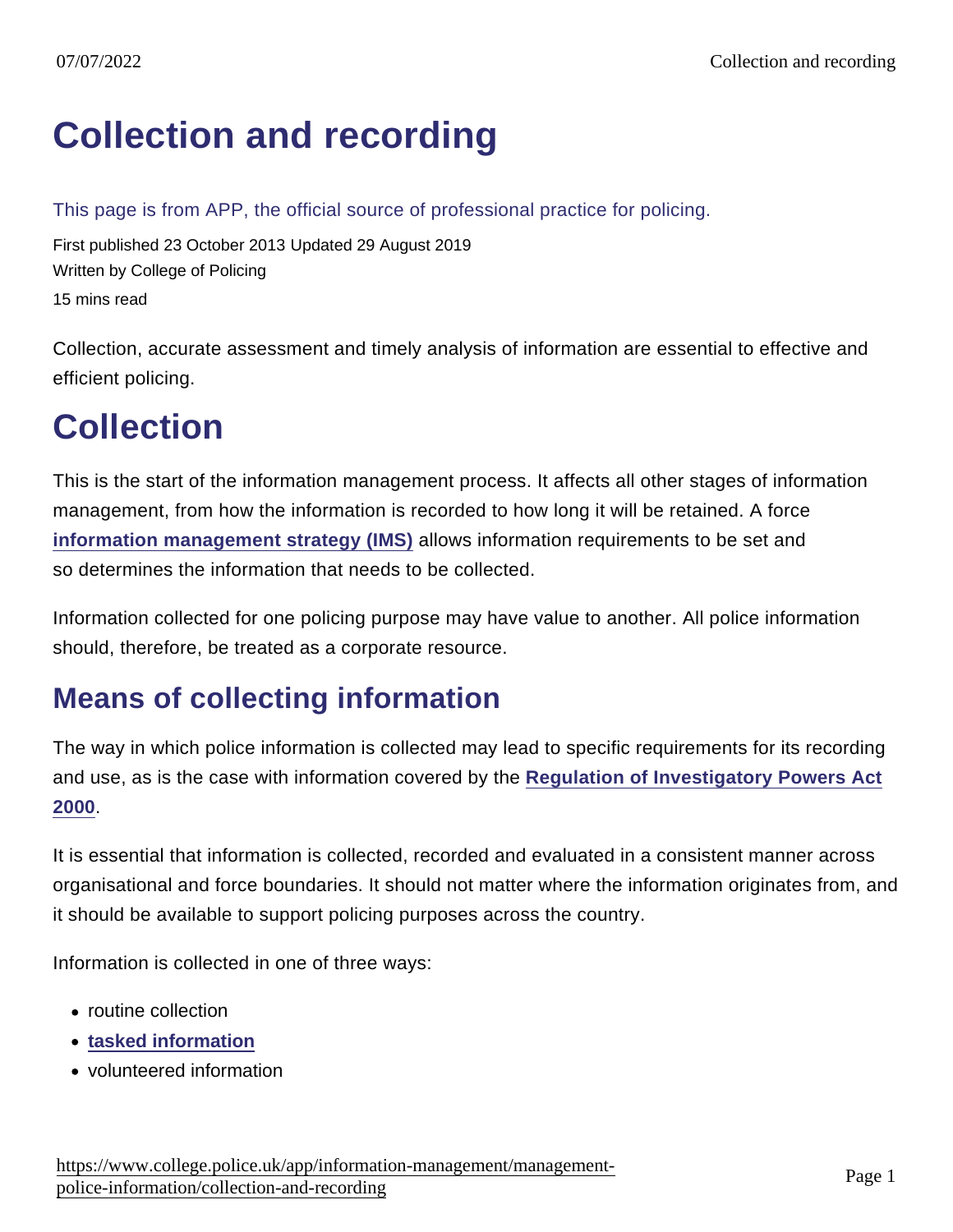#### Routine collection

This is information collected as part of routine operational policing activity. Much of it is relevant only for the specific policing purpose for which it was collected, but some will prove to be relevant to an entirely different policing purpose. Information is generated from all policing activities, for example:

- responding to incidents
- arrests
- targeted patrol
- stop and account
- stop and search

#### Volunteered information

This type of information is usually collected from the general public, community contacts and partners. It refers to any information received which has not been obtained by routine or tasked collection. As such, it:

- may not necessarily relate to a specific tasking or intelligence requirement
- is usually received because people want something done with the information
- can refer to information that the police have requested
- can be regarded as intelligence

It can be received in any format, at any time, and includes:

- any public contact through command and control or crime systems
- information from voluntary organisations, for example, Neighbourhood Watch
- anonymous information, for example, from Crimestoppers or the anti-terrorism hotline
- information from partner agencies, for example, social services for a child protection matter

## Key roles in collection

Managers ensure that:

- clear [intelligence requirements](https://www.app.college.police.uk/app-content/intelligence-management/governance/#intelligence-requirement) have been set
- the [control strategy](https://www.app.college.police.uk/app-content/intelligence-management/governance/#control-strategy) drives the intelligence requirement
- staff are made aware of what the intelligence requirements are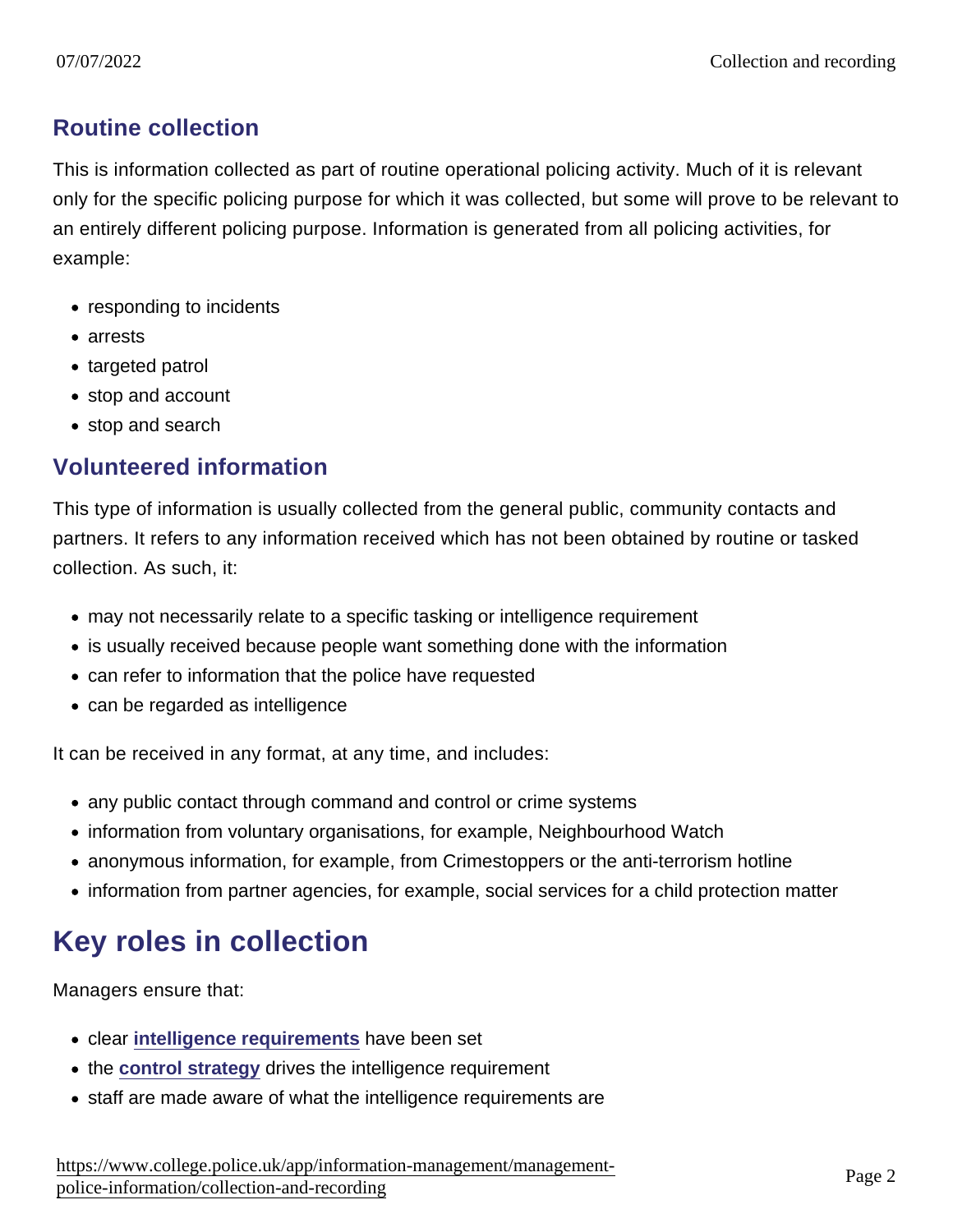Supervisors provide:

- briefings and tasking to staff deployed to collect information
- the opportunity for debriefing operations

Users ensure that:

- they are aware of the current intelligence requirements
- information is collected for a policing purpose, in line with the [Data Protection Act 2018](http://www.legislation.gov.uk/ukpga/2018/12/contents/enacted), [data](http://www.legislation.gov.uk/ukpga/2018/12/part/3/chapter/2/enacted) [quality principles](http://www.legislation.gov.uk/ukpga/2018/12/part/3/chapter/2/enacted) , the [Human Rights Act 1998](http://www.legislation.gov.uk/ukpga/1998/42/contents) and the [Freedom of Information Act 2000](http://www.legislation.gov.uk/ukpga/2000/36/contents)

# Recording

Police information can be recorded in different formats and held in different business areas, according to the purpose for which the information has been recorded, for example:

- domestic abuse
- child abuse investigation
- public protection
- the violent offender and sex offender register (ViSOR)
- missing persons
- [intelligence](https://www.app.college.police.uk/app-content/intelligence-management/)

The force IMS should specify where information is recorded.

Different formats can be used, and information can be held in different business areas, according to the purpose for which information has been recorded, for example:

- [crime recording](https://www.app.college.police.uk/app-content/information-management/management-of-police-information/collection-and-recording/#crime-recording)
- [case and custody](https://www.app.college.police.uk/app-content/information-management/management-of-police-information/collection-and-recording/#case-and-custody)
- [incident records](https://www.app.college.police.uk/app-content/information-management/management-of-police-information/collection-and-recording/#-incident-record)
- [firearms licensing](https://www.app.college.police.uk/app-content/information-management/management-of-police-information/collection-and-recording/#national-firearms-licensing-management-system)
- [Police National Computer](http://www.ukba.homeoffice.gov.uk/sitecontent/documents/policyandlaw/modernised/enforcement/11-criminal-financial/PNC?view=Binary) (PNC)
- [intelligence systems](https://www.app.college.police.uk/app-content/intelligence-management/governance/#intelligence-systems)

Information from key business areas (for example, crime, intelligence, domestic abuse, child abuse and custody) should be uploaded onto the Police National Database (PND) on a regular basis.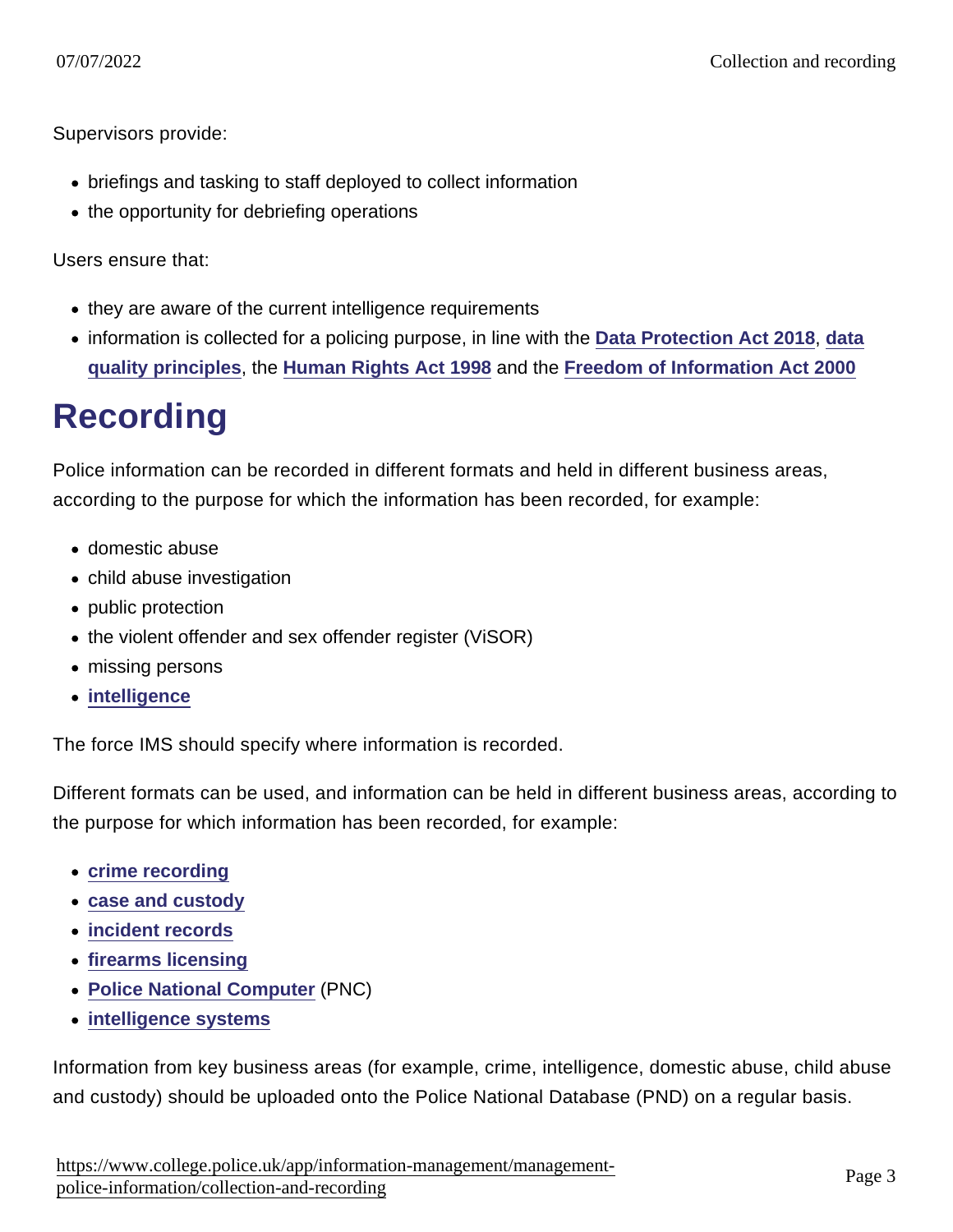## Crime recording

Forces should comply with the national crime recording standard (NCRS) and the Home Office counting rules (HOCR) when recording crimes.

Each force has a crime registrar (FCR) who acts as the final arbiter for the interpretation of the NCRS and the HOCR, and for the quality assurance process. Any questions on the correct classifications or process should be directed to the FCR.

Many crimes are initially reported and recorded as incidents. Incident recording is set out in [Association of Chief Police Officers \(ACPO\) \(2011\) National Standard for Incident Recording](https://www.gov.uk/government/uploads/system/uploads/attachment_data/file/116658/count-nsir11.pdf) [\(NSIR\).](https://www.gov.uk/government/uploads/system/uploads/attachment_data/file/116658/count-nsir11.pdf)

For further information see Home Office guidance on [Counting rules for recorded crime.](https://www.gov.uk/government/publications/counting-rules-for-recorded-crime)

#### National crime recording standard

The NCRS promotes consistency between police forces in how to record crime and in providing a victim-orientated approach to crime recording. This standard has three basic principles.

- The police register an incident report for all reports of incidents (whether from victims, witnesses or third parties and whether crime related or not).
- $\bullet$  An incident is recorded as a crime (notifiable offence) if on the balance of probability the circumstances as reported amount to a crime defined by law, and there is no credible evidence to the contrary.
- Once recorded, a crime remains so unless there is additional verifiable information to disprove it.

Crime reports record details which include:

- name
- time, day, date of incident
- $\bullet$  time, day, date of recording
- how the crime was reported
- who reported the crime and the method of reporting
- location
- modus operandi this field should be as complete as possible because it often forms the basis for identifying suspects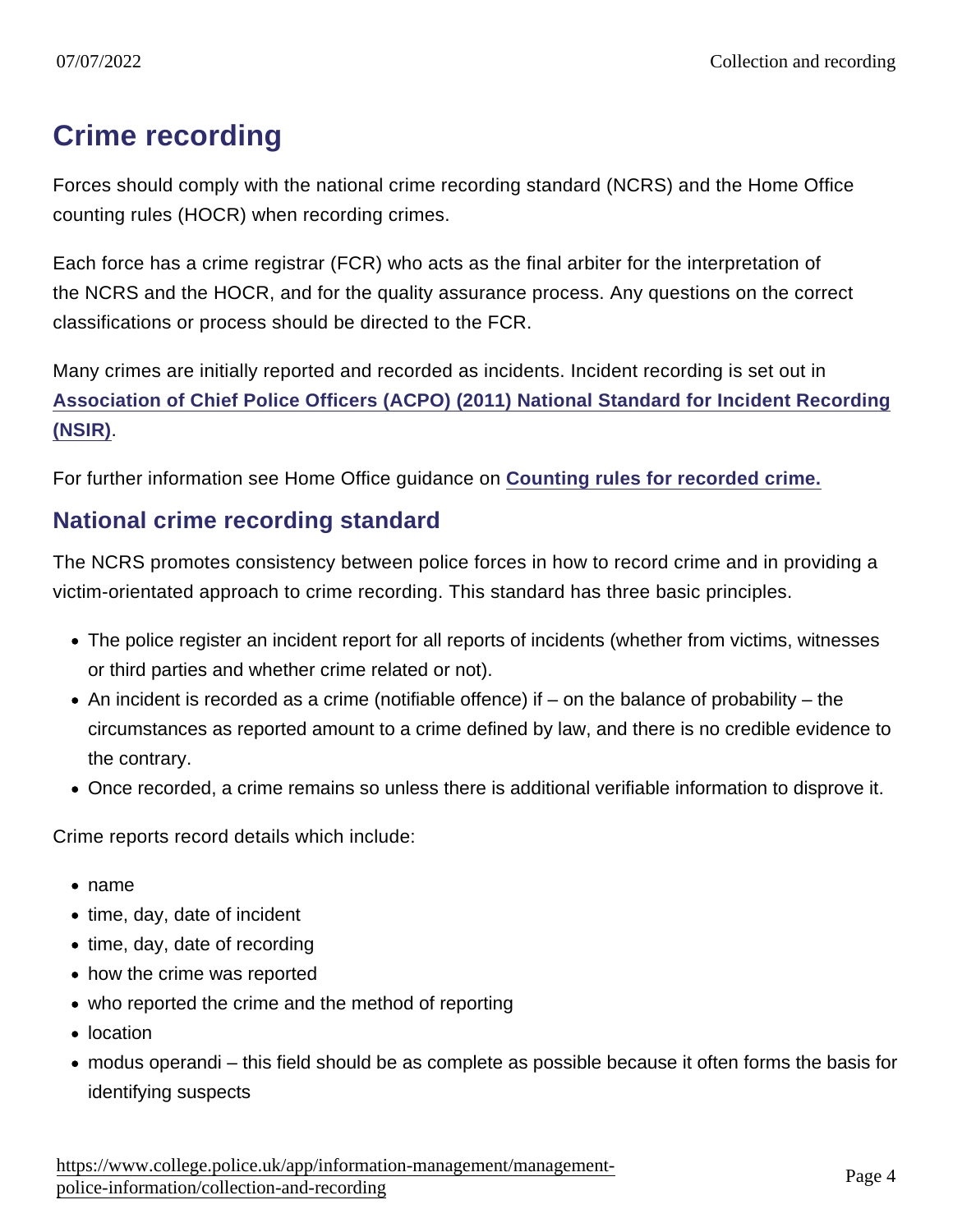# Incident record

This report is defined as any communication from any person, by whatever means, about a matter that comes to police attention and which is required by the NSIR to be recorded.

There are a number of minimum data standards to be complied with when recording information on an incident record:

- time and date the report was received
- method of reporting
- time and date the report was recorded
- an incident unique reference number (URN)
- details of the person making the report (name, address and telephone number)
- sufficient information to describe the location and nature of the report
- opening and closing category
- time and date of initial and closing classification

For further information see Home Office guidance on [Counting rules for recorded crime.](https://www.gov.uk/government/publications/counting-rules-for-recorded-crime)

### Case and custody

Custody systems used in the detention process contain prisoners' personal and arrest details. A case system manages all aspects of case file preparation following the decision to instigate proceedings. This includes the management of defendants and witnesses.

Several different case and custody systems are used in the police service. One example is the national strategy for police information systems (NSPIS) case and custody, which is designed to interface with crown prosecution service systems and enable communication across all agencies in the criminal justice system.

### National firearms licensing management system

Information about legally held firearms is held on this system, and includes:

data on persons holding a shotgun – name, address, date of birth, certificate number, conditions of licence, serial numbers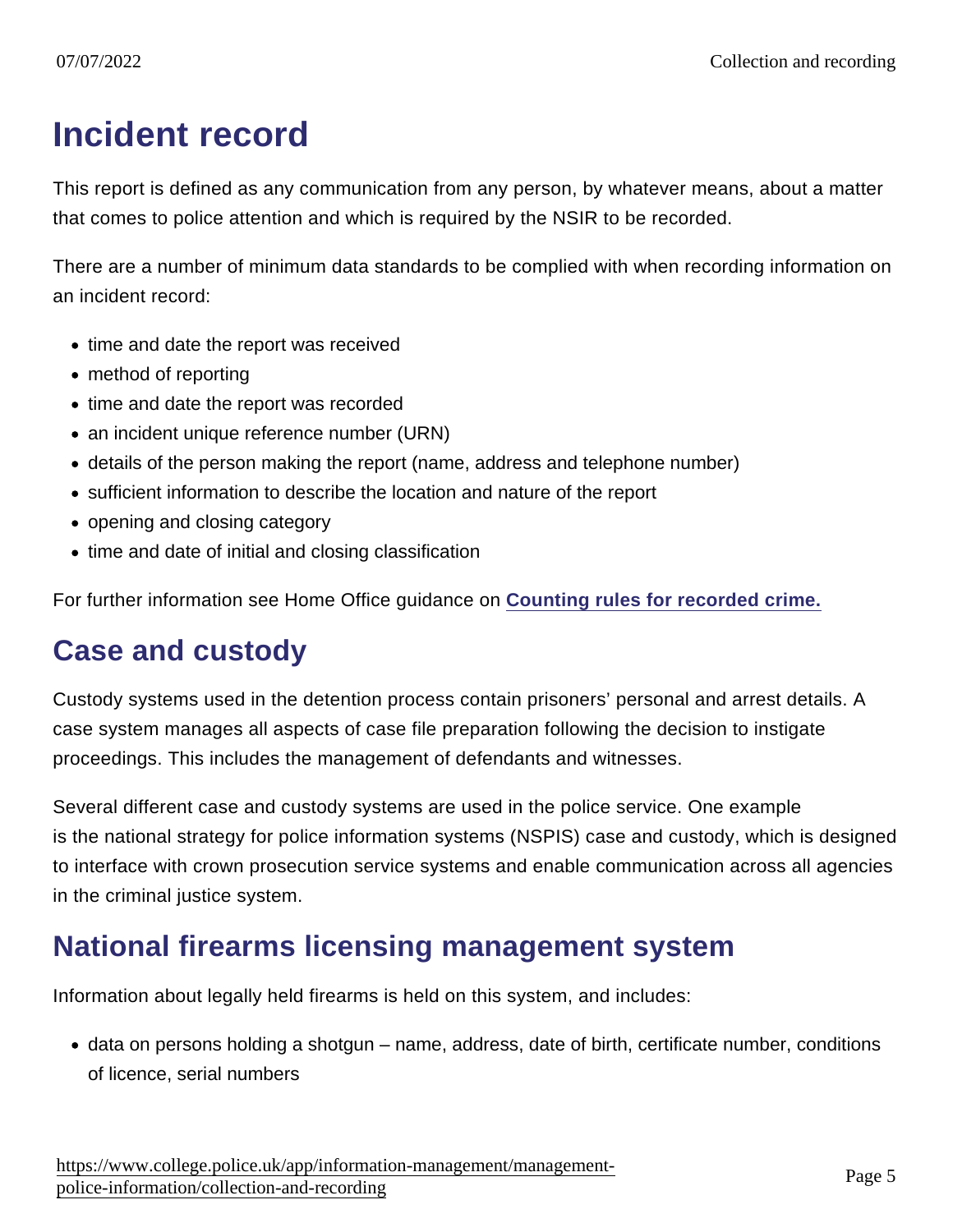- $\bullet$  section 1 firearm the same details as above and also ammunition
- registered dealers name, address, licence information and which explosives can be held (this information is linked to the PNC)
- revocations and refusals

### **Considerations**

Recording police information in accordance with national standards:

- ensures that all police information is held in accordance with the law
- supports decision making through the [intelligence](https://www.app.college.police.uk/app-content/intelligence-management/) process
- provides an auditable [decision-making](https://www.app.college.police.uk/app-content/the-national-decision-model/?s=) process
- corroborates other related information
- allows information to be shared

#### **Principles**

There are key principles which apply, regardless of the format and business area where police information is held. The person recording the information must ensure that they have regard to these principles.

- A record must have been created for a [policing purpose.](https://www.app.college.police.uk/app-content/intelligence-management/intelligence-cycle/#collection)
- All records must comply with the [data quality principles.](http://www.legislation.gov.uk/ukpga/2018/12/part/3/chapter/2/enacted)
- A record of police information is the start of an audit trail and must identify who completed the record, when it was completed and for what purpose.
- Before recording information, checks should be made in other business areas to see whether the information is already held, thereby avoiding unnecessary duplication.
- If information is recorded on an individual who is the subject of an existing record, the record should reflect this.
- If it becomes apparent that the information being recorded is connected to other information, it must be appropriately linked.
- Police information must be recorded as soon as is practicable, in accordance with the standards relating to the business area in which the information is held.
- Consideration should be given to applying the appropriate government security classification.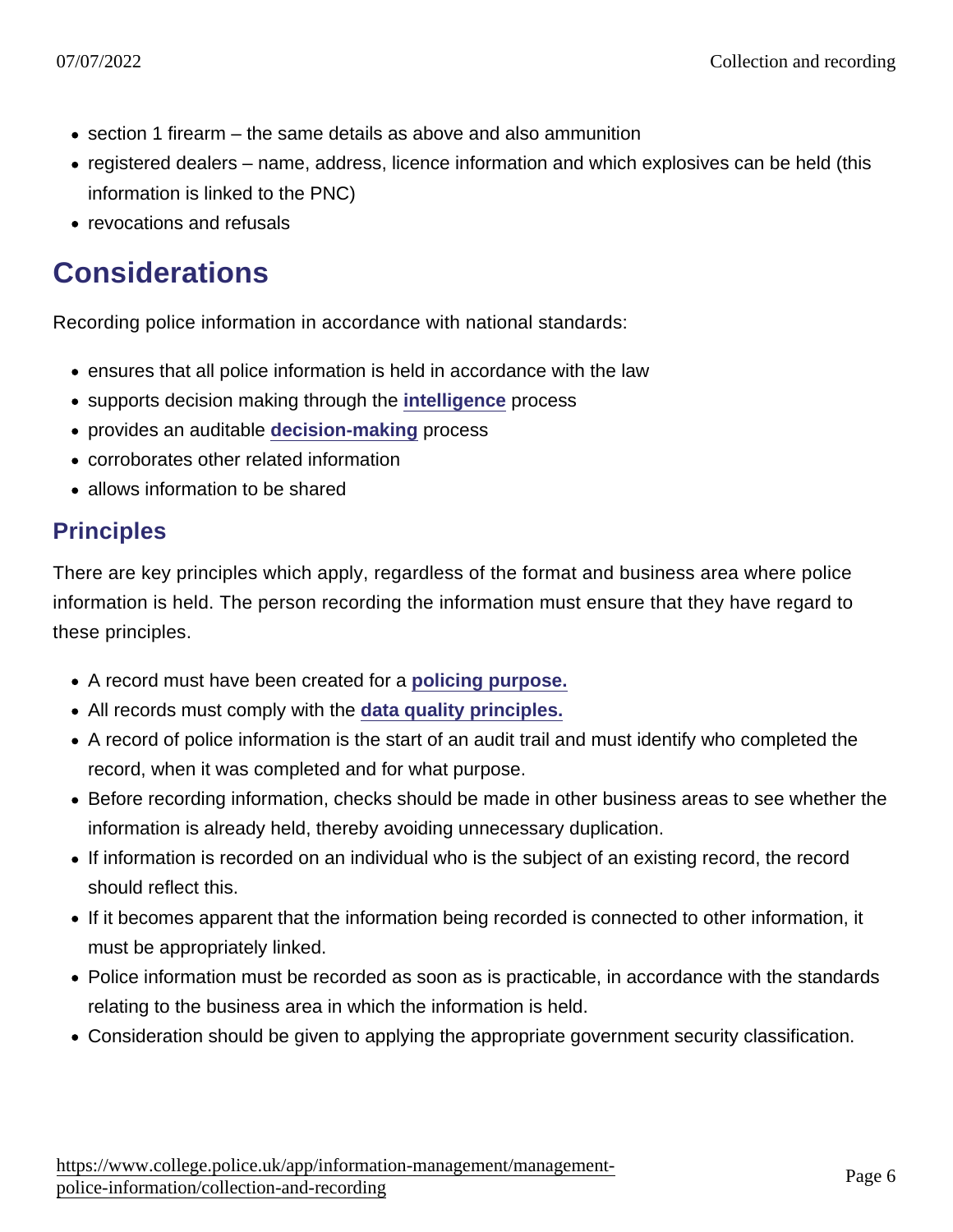Where appropriate, the source of the information should be recorded to ensure accuracy and to assist in requesting further information.

Data quality principles

All police information must conform to data quality principles. It must be:

- accurate care must be taken when recording information and, where appropriate, the source of the information must also be recorded. If there is any doubt over the authenticity of the information, clarification must be sought from the source. Inaccurate information must be corrected as soon as possible. In ensuring accuracy, it is important not to delete historic information that may be significant (such as details of previous addresses).
- adequate recorded information must be sufficient for the policing purpose for which it is processed. The nature of the event determines the information that is relevant. All recorded information must be easily understood by others.
- relevant information recorded must be relevant to the policing purpose. Opinions need to be clearly distinguished from fact.
- timely information must be promptly recorded into the relevant business area, in accordance with agreed timescales.

These data quality principles are reflected in the [Data Protection Act 2018 part 3, chapter 2, s 37](http://www.legislation.gov.uk/ukpga/2018/12/part/3/chapter/2/enacted) [– 39.](http://www.legislation.gov.uk/ukpga/2018/12/part/3/chapter/2/enacted)

#### Categorising police information

Categorising records allows information to be arranged so that a force knows which information is held where. It also helps to identify gaps in the information needed to support the force [IMS](https://www.app.college.police.uk/app-content/information-management/management-of-police-information/common-process/#information-management-strategy) and intelligence requirements.

Records can be categorised in terms of people, objects, locations and events (POLE). Person records present most risk for offenders, victims and sources. Categorising information also enables compliance with the Data Protection Act 2018.

Person records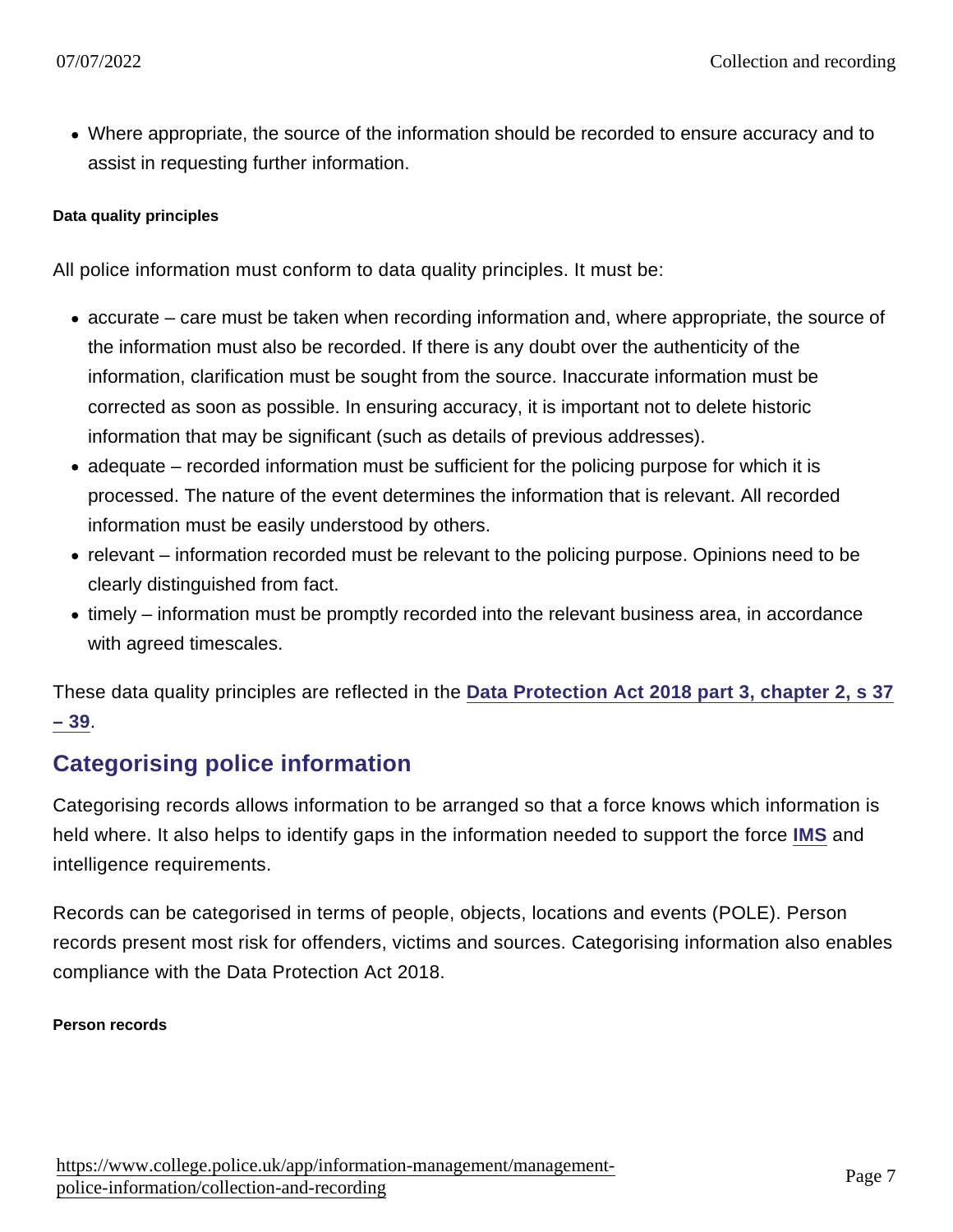In order to create a person record, every effort should be made to establish a person's identity. The greater the detail, the greater the likelihood the record will be unique. This should, however, be proportionate to the reason for recording the information.

The [Data Protection Act 2018](http://www.legislation.gov.uk/ukpga/2018/12/section/69) requires forces to register their data protection officer with the Information Commissioner's Office to notify that personal information is held and used for specific purposes. It also requires forces to have an Information Charter (or privacy notice) to inform individuals of the types of personal data they process, the purposes for which they are processed, and any recipients it may be disclosed to. The details of the data protection officer are included in a public register, unless they are exempt.

When creating a person record, it should contain, as a minimum, one of the following:

- forename
- family name
- partial name
- nickname
- alias

A description has to include a name in order to create a person record. Other desirable basic fields to add to a person record are:

- age (date of birth)
- sex
- race/ethnic origin
- height

#### Establishing a person's identity

It is desirable that person records are linked to a URN. Having a URN for records held within PND business areas allows for all the information known about a person across the different business areas to be linked. This means information is managed more effectively both at force and national level.

The [Police National Computer \(PNC\)](http://www.ukba.homeoffice.gov.uk/sitecontent/documents/policyandlaw/modernised/enforcement/11-criminal-financial/PNC?view=Binary) can be used to help confirm a person's identity, and it should be checked to establish whether a person is already known to the police service. PNC name checks should not be the only method of verification and cannot be relied on solely for correct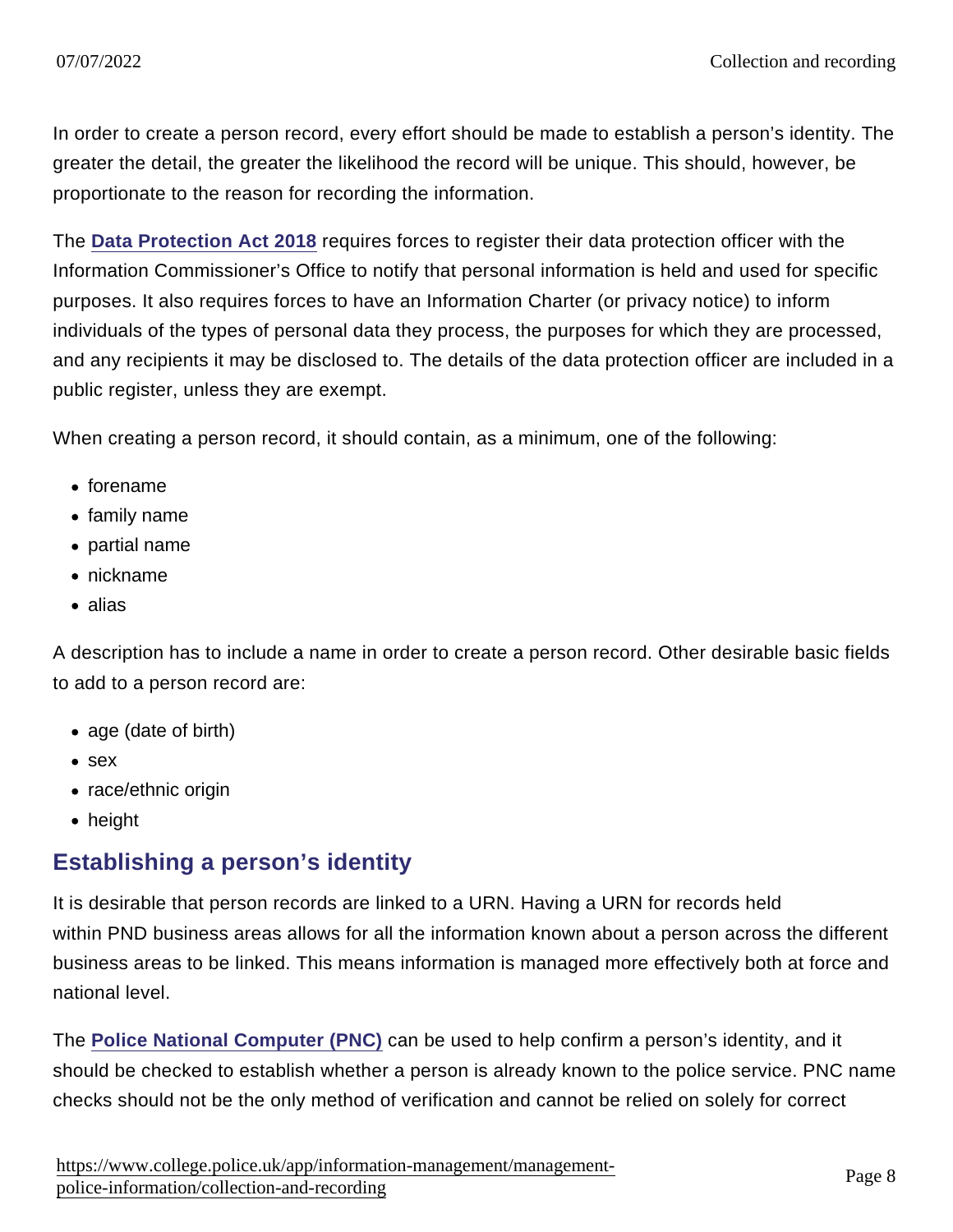identification. Biometric data, such as fingerprints, DNA or recorded marks and scars, should be used to confirm a person's identity where possible. If a PNC record can be accurately linked to a person record, a cross-reference should be made on the person record to the PNC ID.

The PND enables forces to search person records nationally and provides forces with immediate access to up-to-date information drawn from local crime, custody, intelligence, child abuse and domestic abuse systems.

## Key roles in recording

Managers ensure that:

- data quality is treated as a priority
- there is the ability to link and cross-reference information across the different business areas
- staff responsible for recording police information are suitably trained

Supervisors:

- regularly dip sample records to ensure that they comply with data quality and recording principles
- ensure that staff are recording information in the appropriate format
- provide feedback to staff on record creation

Users should:

- record information in the appropriate format
- record information in compliance with the recording and data quality principles
- make all necessary efforts to ensure person records are unique

# Government security classification

Those handling police information have a responsibility to value and safeguard all information they send or receive. Where necessary, appropriate classification and measures should be clearly identified in order to enable sharing and to protect from loss, damage or unauthorised and inappropriate access to the information.

Classification ensures that police information is handled appropriately in order to protect individual rights in accordance with the law [\(Data Protection Act 2018, part 3, chapter 2, s 40\)](http://www.legislation.gov.uk/ukpga/2018/12/section/40/enacted) and with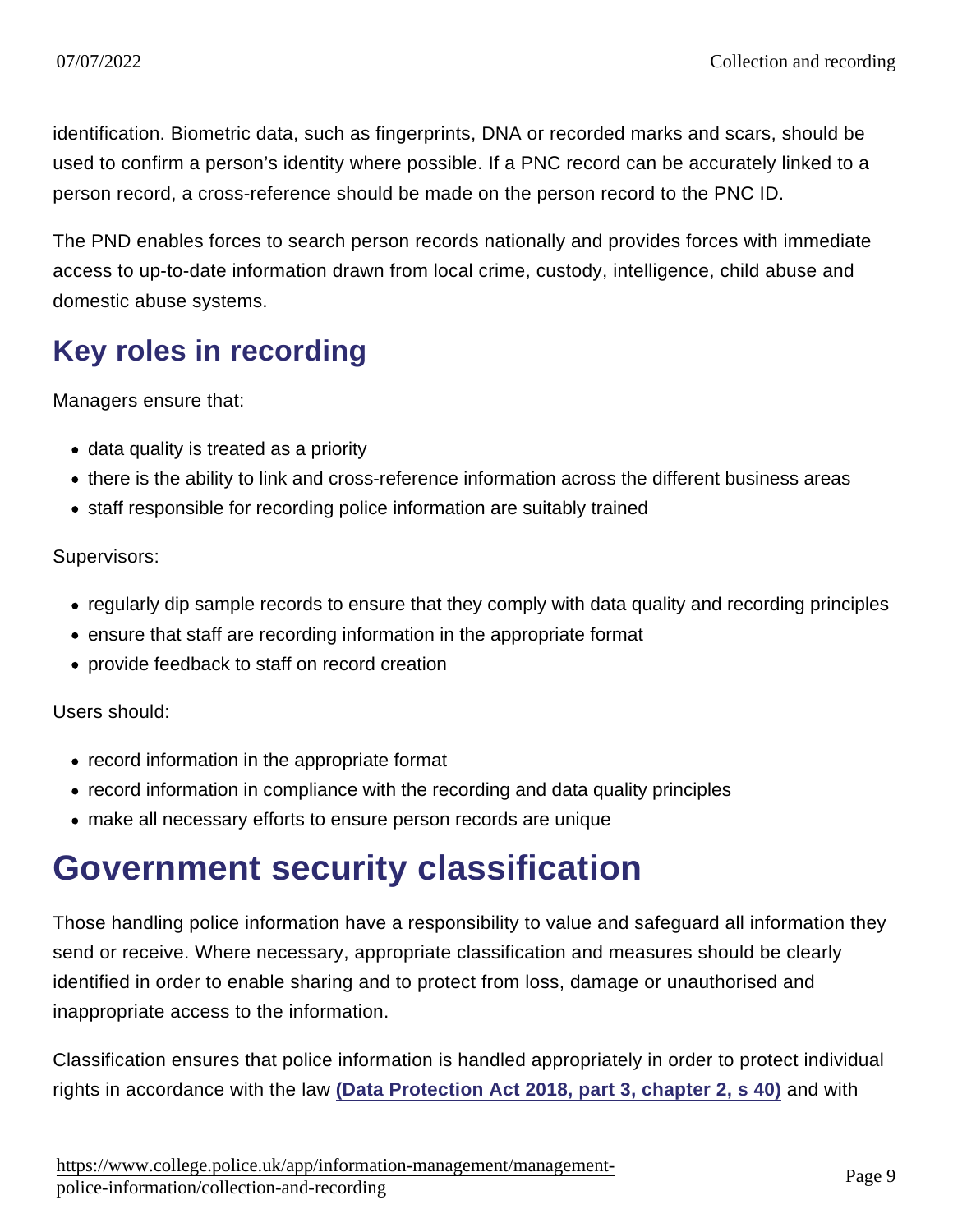respect for the wider public interest.

The [Government Security Classification \(GSC\)](https://assets.publishing.service.gov.uk/government/uploads/system/uploads/attachment_data/file/715778/May-2018_Government-Security-Classifications-2.pdf) provides:

- an improved, simplified and pragmatic common approach to assessing the value of and classifying information
- a flexible approach to information security and sharing information with government agencies and trusted partners
- modernised IT systems that are developed and operated to a common standard
- improved security by encouraging individuals to take personal responsibility for thinking about the information they produce and handle
- an assurance that sensitive information will receive the protection it needs so that it is only ever disseminated on a 'need to know' basis, particularly outside the police service

Documents and/or assets previously classified under the Government Protective Marking Scheme (GPMS) do not need to be reclassified. Documents which are routinely reviewed (namely, policies, procedures and information sharing agreements) should be reclassified under the new grading as and when they are next reviewed.

Business area leads will review the GSC and are responsible for implementing any relevant business change.

For further information, see:

- [e-learning package An introduction to Government Security Classification \(GSC\)](https://www.mle.ncalt.com/Course/Details/23891)
- [Cabinet Office \(2018\) Government Security Classifications](https://assets.publishing.service.gov.uk/government/uploads/system/uploads/attachment_data/file/715778/May-2018_Government-Security-Classifications-2.pdf)

## Key principles

There are four key principles that define the GSC.

- Principle 1 This is the default principle. There is no need to routinely mark documents or emails as OFFICIAL.
- Principle  $2$  Where it is considered that the content needs marking, it can be marked as OFFICIAL. However, the originator must state why they have marked it OFFICIAL, and consider whether they need to provide handling conditions.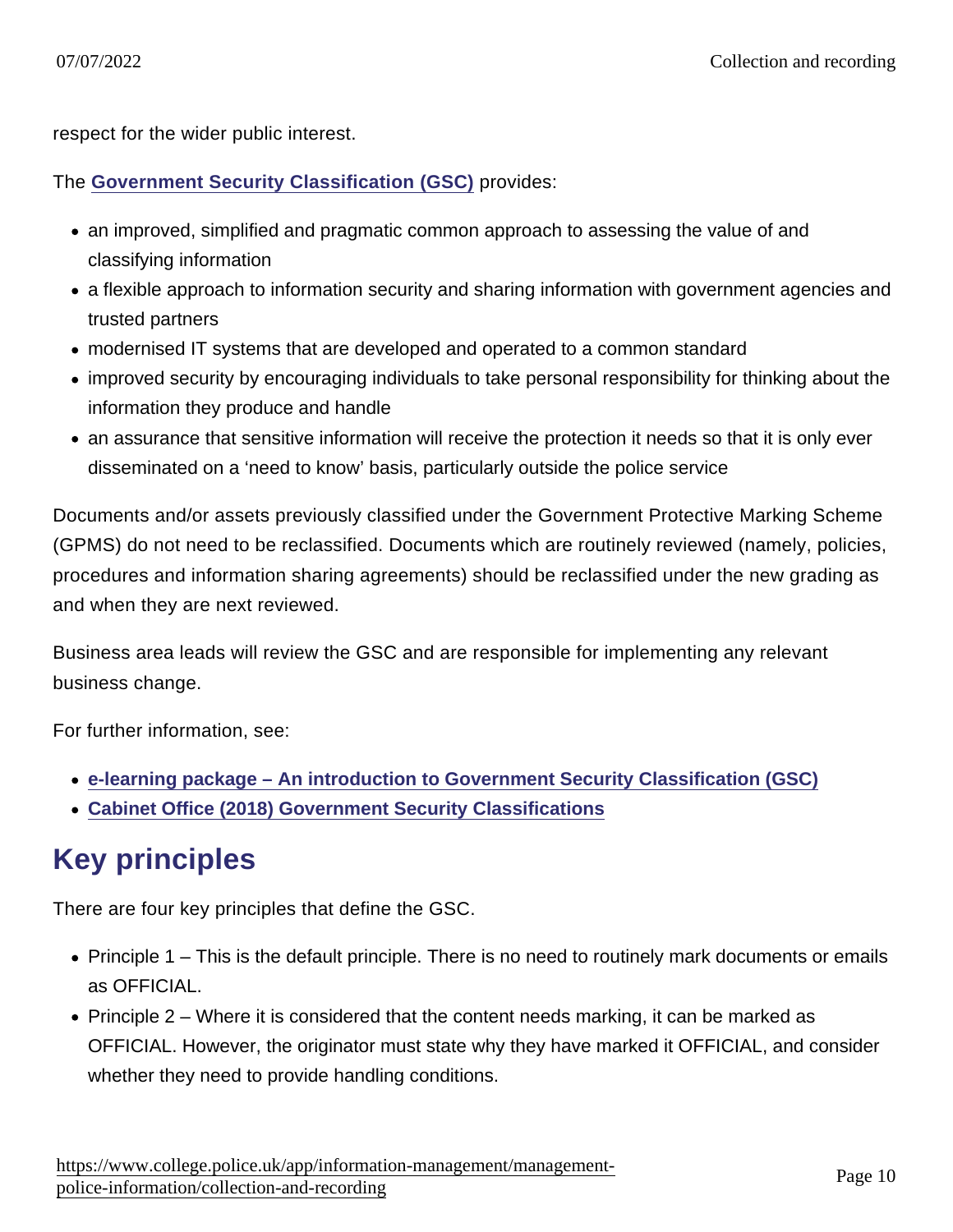- Principle 3 Where there is a 'need to know' and further security control measures are required to protect the information, the information must be clearly marked as OFFICIAL-SENSITIVE. Originators must state why it has been marked as OFFICIAL-SENSITIVE and must also apply handling conditions and network control measures.
- Principle 4 SECRET/TOP SECRET are for business as usual.

### Considerations

Information that does not meet the criteria for SECRET or TOP SECRET is automatically classified as OFFICIAL and there is no need for it to be marked.

Prior to classifying information, the following should be considered.

- Does the information require protecting? If so, why? Could the information:
	- have a detrimental impact on an investigation?
	- cause a risk to life and/or safety?
	- be breaching legislation restrictions (including the [Data Protection Act 2018\)](http://www.legislation.gov.uk/ukpga/2018/12/contents/enacted) ?
	- have an impact on security or intelligence-led operations?
	- have a detrimental impact on the originating organisation or the police service?
- What would be the consequence if the information went to the wrong person?
- Who are the recipients of the information?
- How is it being sent?
- How should the recipient handle the information?
- How should the information be protected, if required?

### Government security classification model

Although there is no direct correlation between the new GSC and outgoing GPMS, the diagram below demonstrates how GSC compares with GPMS. It also identifies the three new categories and the use of OFFICIAL-SENSITIVE within OFFICIAL.

By default, all material will be classified as OFFICIAL unless the information warrants any consideration for higher marking and handling restrictions.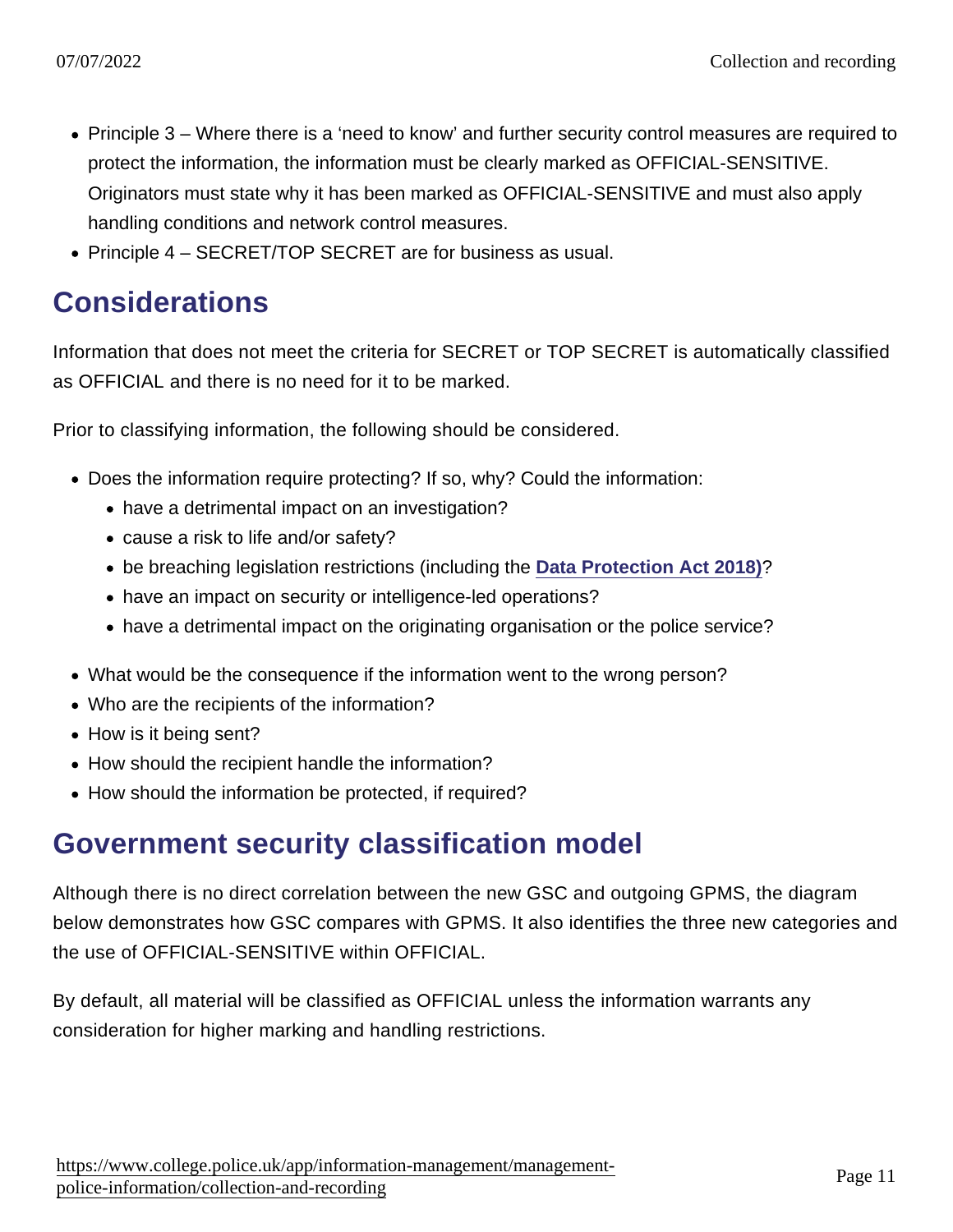#### **OFFICIAL**

The majority of information created or processed by those working with police information is classified as OFFICIAL. This includes routine communications and documents such as emails, operating procedures and press releases that are not subject to a heightened threat. Information that is OFFICIAL does not need to be classified.

Within OFFICIAL, there is a greater emphasis on people, process and procedural assurances to address the fundamental risks.

#### OFFICIAL-SENSITIVE

Some OFFICIAL information is considered sensitive and could have damaging consequences if lost, stolen or published in the media. OFFICIAL-SENSITIVE is a descriptor within OFFICIAL. It identifies that the information requires safeguarding against unwarranted disclosure and will typically require more rigorous handling controls. It can be applied where the originator of the information (either document or email) considers that there is a requirement to reinforce the 'need to know' principle.

Content classified as OFFICIAL-SENSITIVE will be of a sensitive nature. Damaging consequences for an individual (or group of individuals), an organisation or forces could occur if there was unwarranted disclosure of the information.

The use of OFFICIAL-SENSITIVE should be by exception and should not be a default position. It should not become the norm for information that would have previously been classified as CONFIDENTIAL or RESTRICTED under GPMS.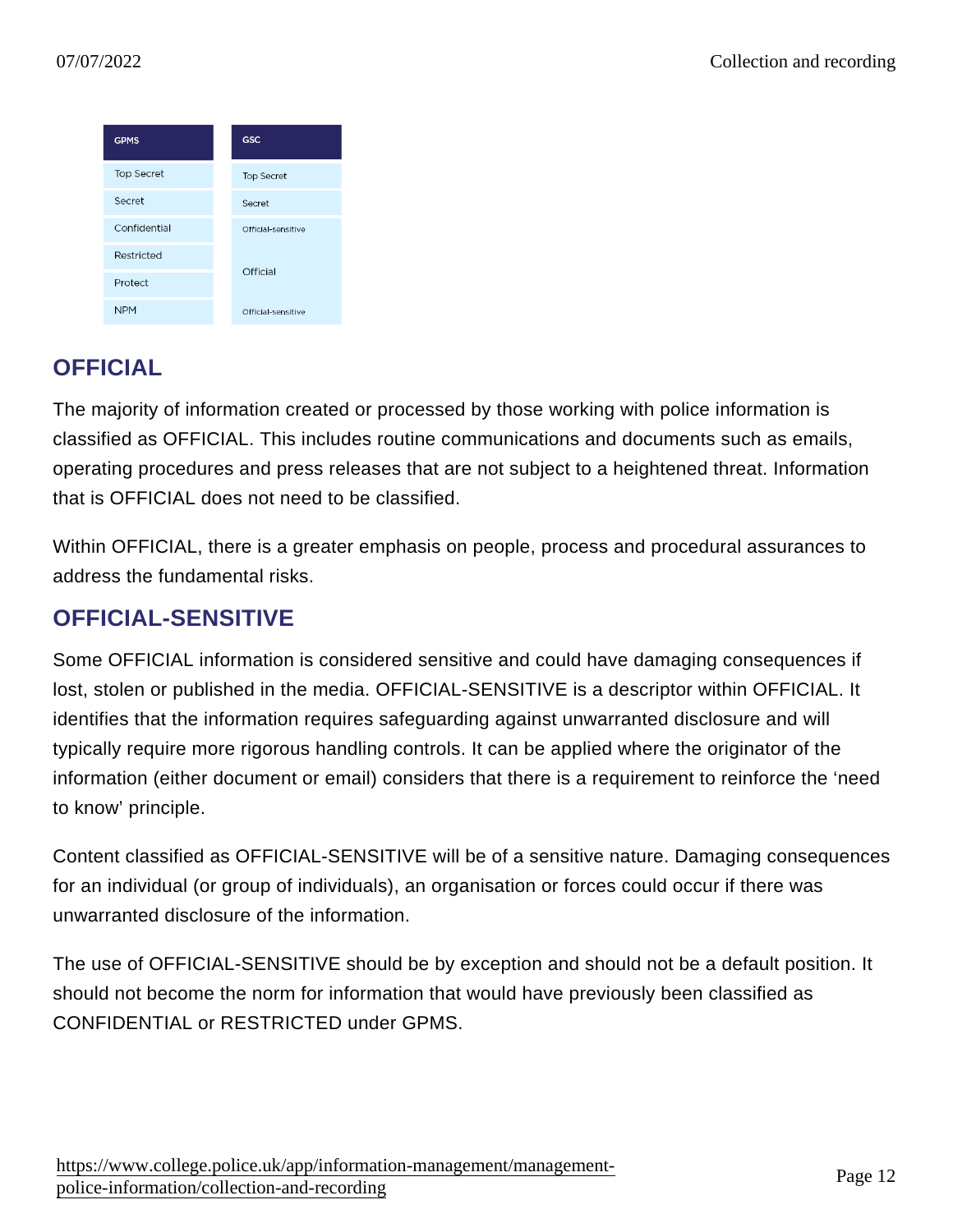All material marked OFFICIAL-SENSITIVE must include handling conditions. Reference on how to add these conditions should be outlined in force policies.

#### SECRET

Information categorised as SECRET is very sensitive and justifies heightened protective measures to safeguard against determined and highly capable threat actors. It should be used where information disclosure may compromise and seriously damage military capabilities, international relations or the investigation of serious organised crime. This information could cause:

- a threat to life directly leading to limited loss of life
- disruption to emergency service activities that requires emergency powers to be invoked (for example, military assistance to the emergency service) to meet expected levels of service
- major, long-term impairment to the ability to investigate serious crime (as defined in legislation)
- a number of criminal convictions to be declared unsafe or referred to appeal (for example, through persistent and undetected compromise of an evidence-handling system)

It is likely that most police staff will only occasionally have access to SECRET material and usually only in controlled circumstances. Enhanced security vetting is required for regular access.

#### TOP SECRET

Information categorised as TOP SECRET is the most sensitive information requiring the highest levels of protection from the most serious threats. This information could compromise and cause widespread loss of life or threaten the security or economic wellbeing of the country or friendly nations. In addition, this information could:

- directly threaten the internal stability of the UK or friendly countries, leading to widespread instability
- cause major, long-term impairment to the ability to investigate serious organised crime (as defined in legislation)
- cause the collapse of the UK judicial system

It is highly unlikely that most police staff will ever be granted access to TOP SECRET material. If so, it will be in very specific circumstances. Highest-security vetting is mandatory for any access.

## ags